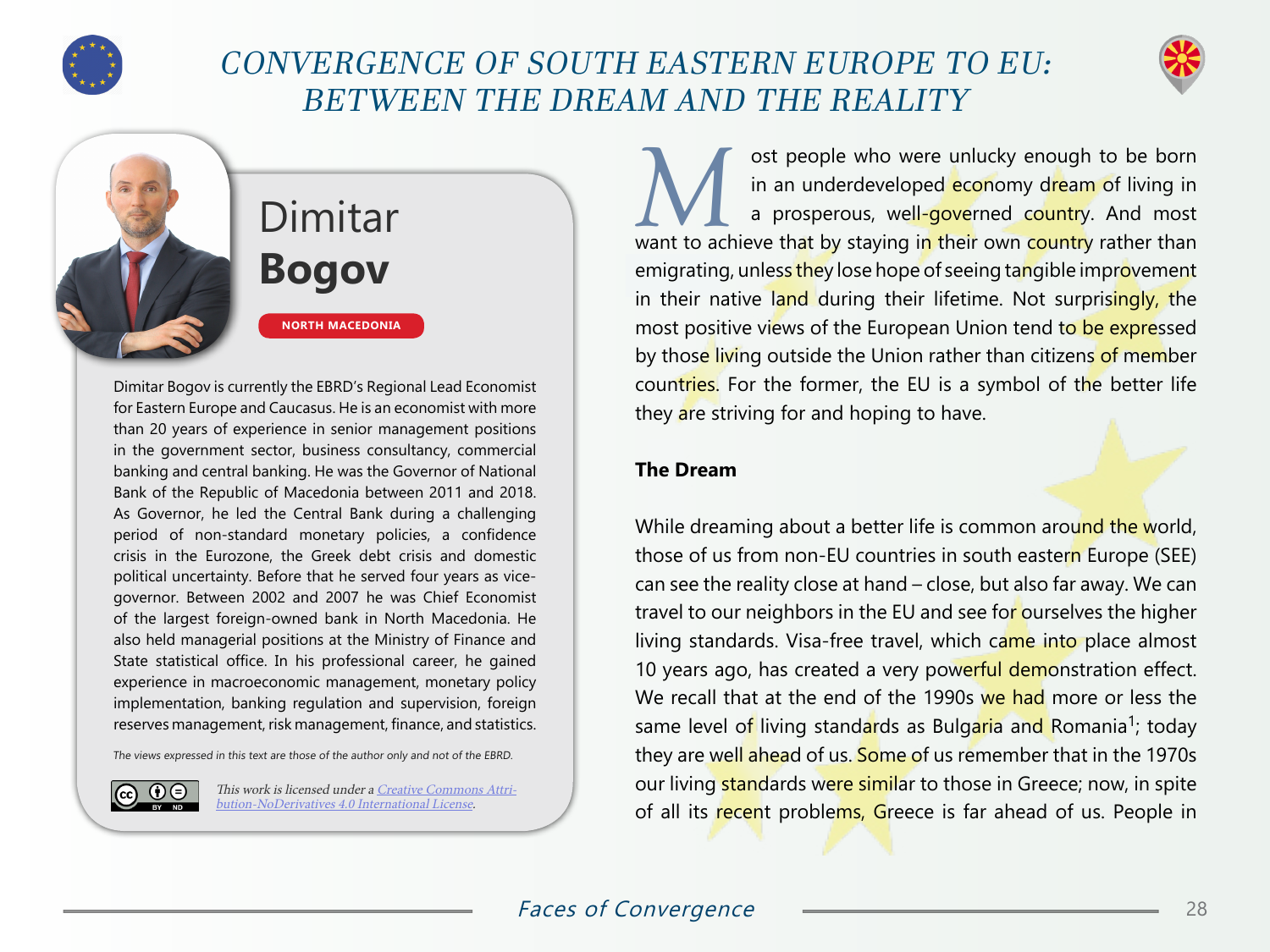



SEE have no doubt what made the difference – not background, mentality and culture, which are all like ours, but the prospects, and then the reality, of joining the EU.

#### **The reality**

The high popularity of the EU among ordinary people in SEE has ensured that all major political parties in this region have EU membership near the top of the list of priorities in their manifestos. An accession process that is characterised by strong conditionality is driving reforms in many areas. The prospect of EU membership appears to be a very powerful anchor in the convergence process. The experience of the countries that joined EU in the last 15 years is one of a very intensive convergence process in the few years before and after membership. The legal and institutional adjustments driven by the EU acquis strengthen the business environment before accession, while the removal of barriers to trade and the introduction of full capital mobility provide a strong boost once membership is achieved.

In the economics literature there are different types of convergence: nominal, real, structural, legal, institutional, financial, of business cycles, of values etc. The list is not exhaustive. The concept of nominal convergence is probably the best known because of the widespread discussion of this issue during the

creation of the European Monetary Union. Nominal convergence refers to the coming together across countries of variables such as inflation, long-term interest rates, exchange rate stability, budget deficits and government debt-to-GDP ratios. By contrast, real convergence is more to do with living standards of poorer countries catching up with richer ones. It is obvious that real convergence cannot be achieved unless countries with lower living standards have sustainable internal and external balances in the economy, rule of law, good governance and institutions, a sound and competitive financial sector, quality infrastructure, good education and health systems and an adequate social security system.

Neoclassical growth theory predicts that the removal of barriers and reduction of risks will bring capital inflows to economies with lower capital-output ratios and higher marginal products of capital, hence boosting investment and economic growth. Similarly, the elimination of obstacles to mobility allows labour to flow from lower- to higher-wage countries, leading to convergence in the marginal product of [labour](https://www.imf.org/en/Publications/WP/Issues/2018/01/23/Economic-Convergence-in-the-Euro-Area-Coming-Together-or-Drifting-Apart-45575). It follows that countries that make rapid progress in the rule of law, the creation of sound institutions, good governance, educating skilled labor and building decent infrastructure, will benefit most from free trade and capital mobility within the EU. Real convergence of those countries is not solely in the years immediately before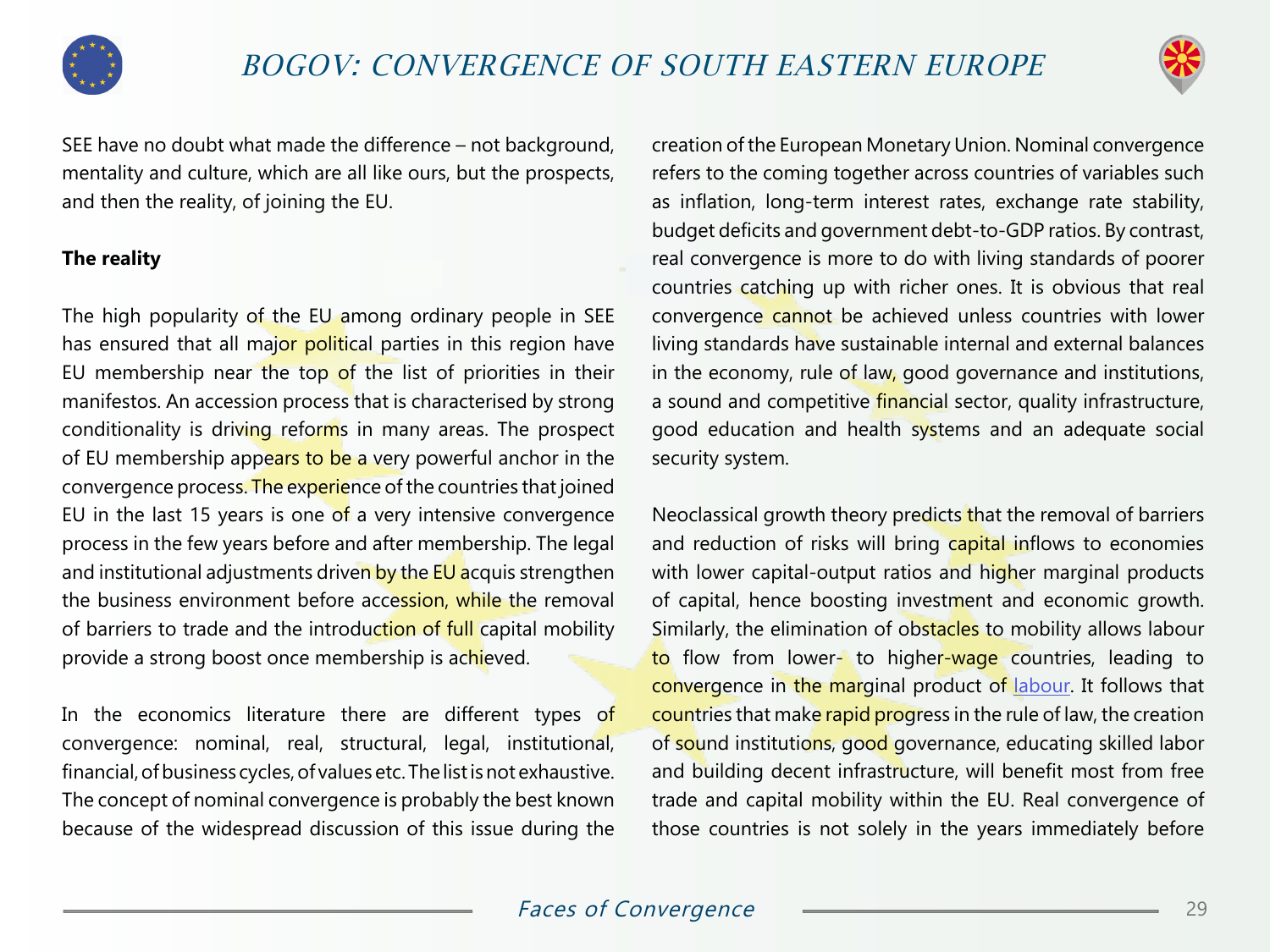



and after membership but rather extends over a longer time span, thus reinforcing the process<sup>2</sup>. On the other hand, countries with a weaker institutional and business environment typically experience significant labour outflows to higher wage countries<sup>3</sup>. This in turn slows down real convergence.

The difficulties experienced in several Eurozone economies after the global financial crisis clearly demonstrated that nominal convergence, although important, should be subordinated to real convergence. In fact, the variables used to measure nominal convergence in the EMU are a logical consequence of real convergence<sup>4</sup>. The creation of a Banking Union, Capital Markets Union, macroeconomic imbalance procedure, twopack, six-pack and other initiatives is actually strengthening the importance of real convergence for the functioning of the EU and EMU. This evolution implies the need for stricter scrutiny of non-EU SEE countries, which are in the early stages of the EU approximation process<sup>5</sup>. It would require stronger reform efforts of the countries' authorities in transforming their societies and economies in accordance with EU standards.

#### **The way ahead**

Harmonisation with the EU acquis communautaire is driving structural reforms in non-EU SEE countries. Legal and institutional convergence should create a good environment for faster real convergence. But the region is still years away from EU membership and one cannot be satisfied with the current pace of real convergence vis-à-vis the EU. The process of real convergence is slow and, since 2010, almost stagnant.

A review of cross-country reform indicators, some of which may be a good proxy measure of convergence, reveals the main weaknesses of the region, but at the same time shows where improvements are most needed. A comparison of the region with Bulgaria and Romania, both relative laggards in reforms on the one side, and the Baltic States on the other, is instructive. It is clear that non-EU SEE countries are close to their EU neighbours – Bulgaria and Romania – in most indicators but lag far behind the Baltic states. For example, the EBRD's Assessment of Transition Qualities, which measures progress across six desirable qualities of a sustainable market economy, point to significant gaps in both governance and competitiveness vis-à-vis the Baltics, but only a small gap when compared with Bulgaria and Romania. The picture is even bleaker when looking at the World Bank's Worldwide Governance Indicators, which measure perceptions of governance, regulatory quality, rule of law, control of corruption, accountability and political stability. While the gap with the neighbours ranges from small to non-existent depending on the indicator, it is wide when compared with the Baltics.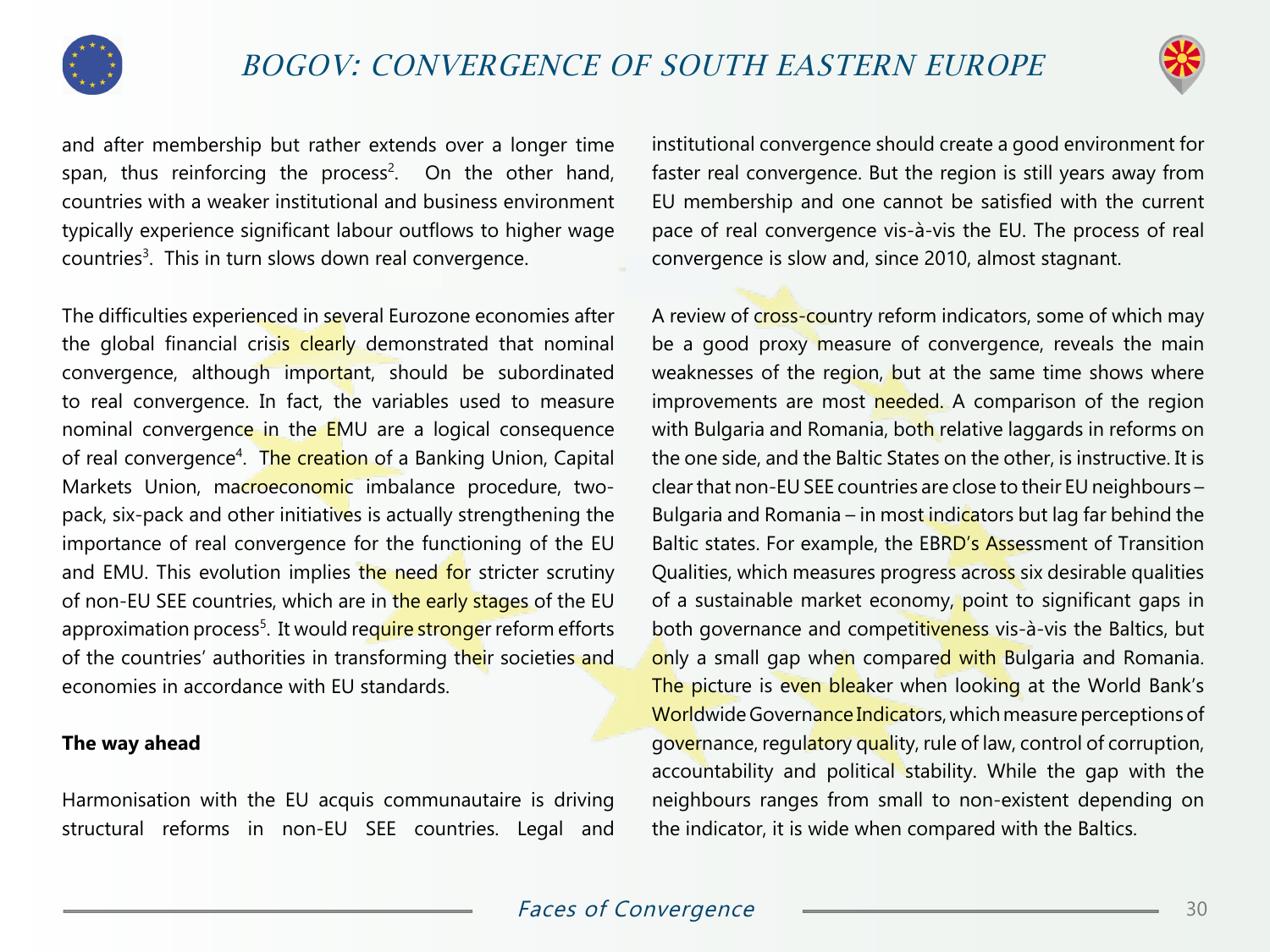



These findings bring us to an interesting point: harmonisation with the EU acquis is not a panacea that will solve all the problems of countries that aspire to join the club. This point is often neglected by political elites. True harmonisation with the acquis is not just about the formal adoption of appropriate legislation and the creation of institutions, but is rather all about fundamentally transforming the country. A focus on substance rather than form would enhance the real convergence process. Above all, an understanding that the purpose of harmonisation is not to satisfy the European Commission but to improve the well-being of the people is of the utmost importance.

At the risk of being accused of bias, I would argue that the banking sector is one of the rare areas where convergence in the non-EU SEE region is well advanced. This sector has proved to be quite resilient to severe shocks in the last 10 years. Two factors have contributed to this resilience. First, central bank laws have provided and protected the institutional, functional, financial and personal independence of national central banks while keeping them accountable for their work. And second, EU banking groups have become dominant in the ownership structure of the region's banking sectors. This combination has created a synergy in the sector so that its development is driven not by the local political agenda but by global developments. Central banks in non-EU SEE countries have been implementing

the Capital Requirement Directive 4 (an EU version of Basel 3) and the Bank Restructuring and Recovery Directive, although they are not obliged to so do. They are aware that they need to follow best global practice and to provide a level playing field to investors in an increasingly competitive world. On the other side, there are counterparties that are capable of implementing these new requirements because the banking sector is effectively already in the EU.

This example shows that independent and professional institutions are very powerful drivers of real convergence. While one can argue that central banks are specific institutions, lessons learned from their experience can and should be replicated. The most obvious candidate institutions for reform are the judiciary and regulatory agencies, for which independence from politics and their professionalisation would unleash valuable potential in the economy. The process could then be extended to the public administration, which is the largest provider of services to citizens and businesses.